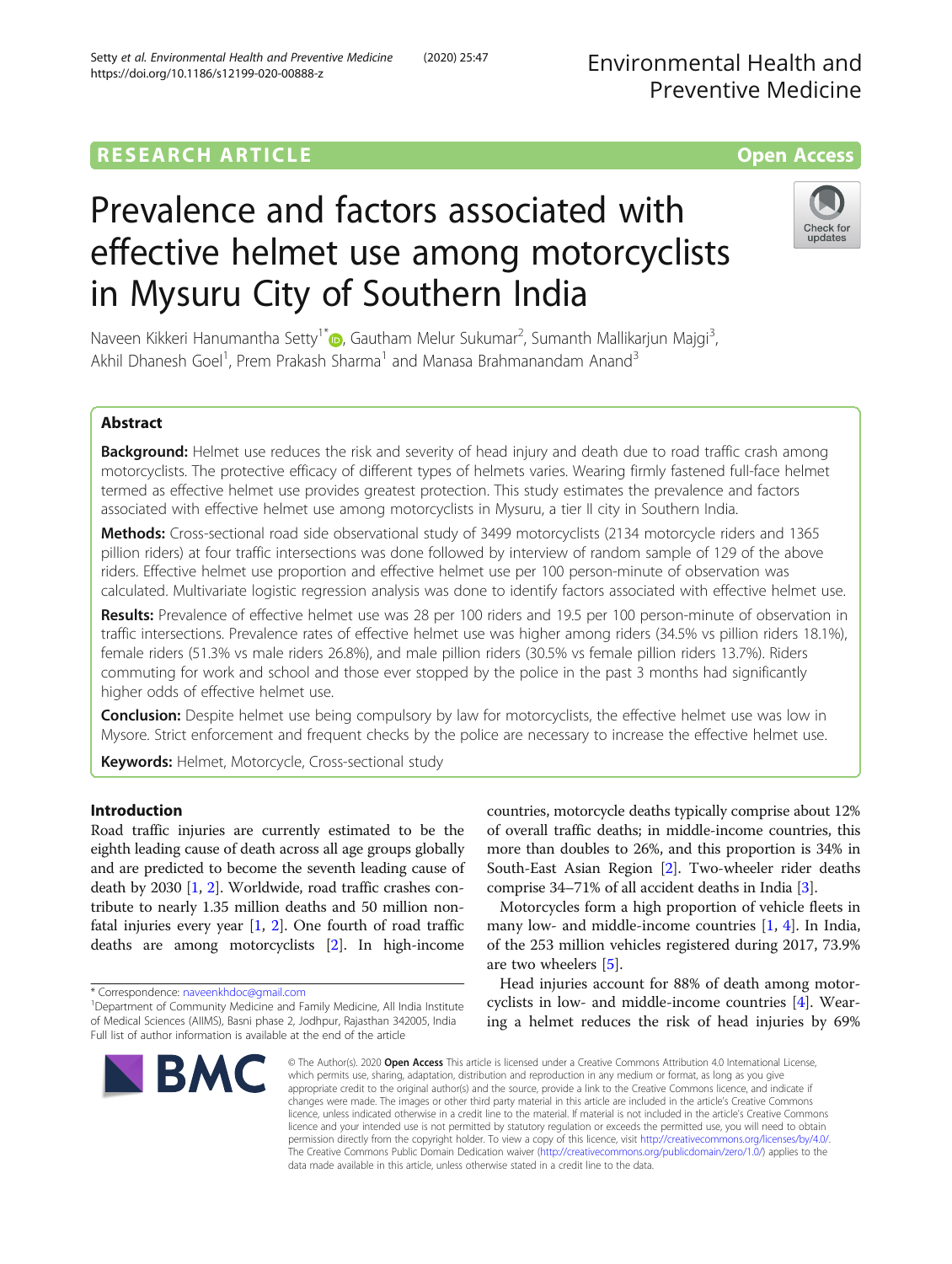and possibilities of death by 42% [[6](#page-7-0)]. However, a large proportion of motorcyclists suffer head injuries in road crash in spite of wearing helmets. There are different types of helmets and their effectiveness in preventing head injury varies. Head injury is more severe among those who wear non-standard helmet than those who wear standard helmet [\[7\]](#page-7-0). Evidence indicates that traumatic brain injury and impact during road crash decreases in standard as well as full-face helmet users [\[3](#page-7-0), [8](#page-7-0)–[12](#page-7-0)]. Full-face helmet provides facial protection in addition to head protection [[4\]](#page-7-0). Also, risk of head and brain injury is high among motorcyclists with loosely fastened helmets compared to those with firmly fastened helmets [[11\]](#page-7-0). Thus, using standard, full-face, and properly strapped helmet termed as effective helmet use is key to reducing injuries and deaths to greatest extent in motorcycle crash. Previous road side observational studies examined the prevalence and factors associated with helmet use (any helmet or proper helmet use) but none of them specifically studied use of full-face and properly strapped helmet [\[9](#page-7-0), [13](#page-7-0)–[15](#page-7-0)]. With this background, we assessed prevalence and factors associated with effective helmet use among the motorcyclists in Mysuru, a tier II city in Southern India.

#### Methods

Mysuru is district headquarter located in the southernmost part of Karnataka. The Mysuru district lies between 11°44′ to 12°37′ North latitude and 75°57′ to  $77^{\circ}12'$  East longitude [[16](#page-7-0)]. It is the third most populous district in the state of Karnataka, with population of around 30 lakhs. Mysuru City population is over 9 lakhs and stands 2nd in terms of urban population in Karnataka  $[17, 18]$  $[17, 18]$  $[17, 18]$ . Density of population is  $476/km<sup>2</sup>$  which is much lower compared to Bengaluru, capital city of Karnataka  $(4381/\text{km}^2)$  [\[18](#page-8-0)]. It is classified under tier II city or category Y based on the population density by government of India. The cost of living is less compared to other major metropolitan tier 1 (Category X) cities in India [[19](#page-8-0)].

Mysuru City has radial and gridiron pattern road network with arterial roads originating from the city center. Mysuru Palace, a renowned tourist attraction, is the focal point of origin of all arterial roads running radially to outer areas of the city. The road network of the city also includes three ring roads viz. outer ring road, intermediate ring road, and inner ring road. The three ring roads not only collect traffic from other roads but also act as by-pass roads at their respective locations in order to avoid congestion especially at the core of the city. Apart from these, national highways and state highways pass through Mysuru connecting it to other cities in Karnataka, Tamilnadu, and Kerala [[20\]](#page-8-0). Mysuru has recorded 130% growth in the vehicles registered between 2010 and 2015. Motorcycles constitute around 80% of the total vehicles registered [[21\]](#page-8-0).

The present cross-sectional study involved observation of motorcyclists and road side interviews of a random sample of the observed motorcyclists in four traffic intersections in the city of Mysuru, Karnataka, India. The four sites were identified in consultation with the traffic police and selected based on highest average traffic volume, safety, and feasibility of location for observation/ interview.

Date collection was done by three trained independent observers for a period of one week at each of the selected sites during August 2016. The three observers took position on the side of the road close to a traffic signal. The first and second observers recorded observations for motorcycle rider and pillion rider respectively, by observing all motorized two-wheelers moving in one direction, continuously for 90 minutes from 4:30 PM to 6:00 PM (peak hour). Any helmet use and helmet usage pattern (use of standard or non-standard helmet, fullface helmet or open-face and whether the helmet was firmly fastened or not) and gender was noted. If more than one motorcycle was passing at the same time, data was captured for the motorcycle that is closest to the side of the road. Validated data collection formats developed by Wadhwaniya et al. [\[13\]](#page-7-0) were adapted for recording the observations.

The third observer randomly stopped the motorcycle that is closest to the side of the road passing away from the first two observers. The purpose of the study was explained and motor cycle riders were included in the study after obtaining the informed verbal consent. A validated questionnaire developed by Wadhwaniya et al. was adapted for the interview [\[13](#page-7-0)]. The investigator administered a set of questions consisting of age and educational status of the rider, ownership of the motorcycle, factors important while purchasing the helmet, cost of the helmet, place of purchase of the helmet, purpose of the trip, do you always wear helmet, reasons for wearing or not wearing the helmet always and in the past 3 months have they ever been stopped by the police to check helmet use. Data collectors were trained both in the class room and in the field. Based on the review of published articles and WHO report the helmet usage pattern was defined as follows [[4,](#page-7-0) [7,](#page-7-0) [11,](#page-7-0) [22,](#page-8-0) [23\]](#page-8-0): standard helmet, which is either a full-face or open-face helmet. Non-standard helmet, which refers to helmets that were designed for another purpose (horse riding helmet, construction helmet), half-coverage helmet, which is not open-face or full-face helmet [\[22,](#page-8-0) [23\]](#page-8-0). Proper helmet use constitutes wearing standard helmet (open-/fullface) and firmly strapped. Effective helmet use constitutes wearing standard, full-face, and firmly strapped helmet [\[11](#page-7-0)].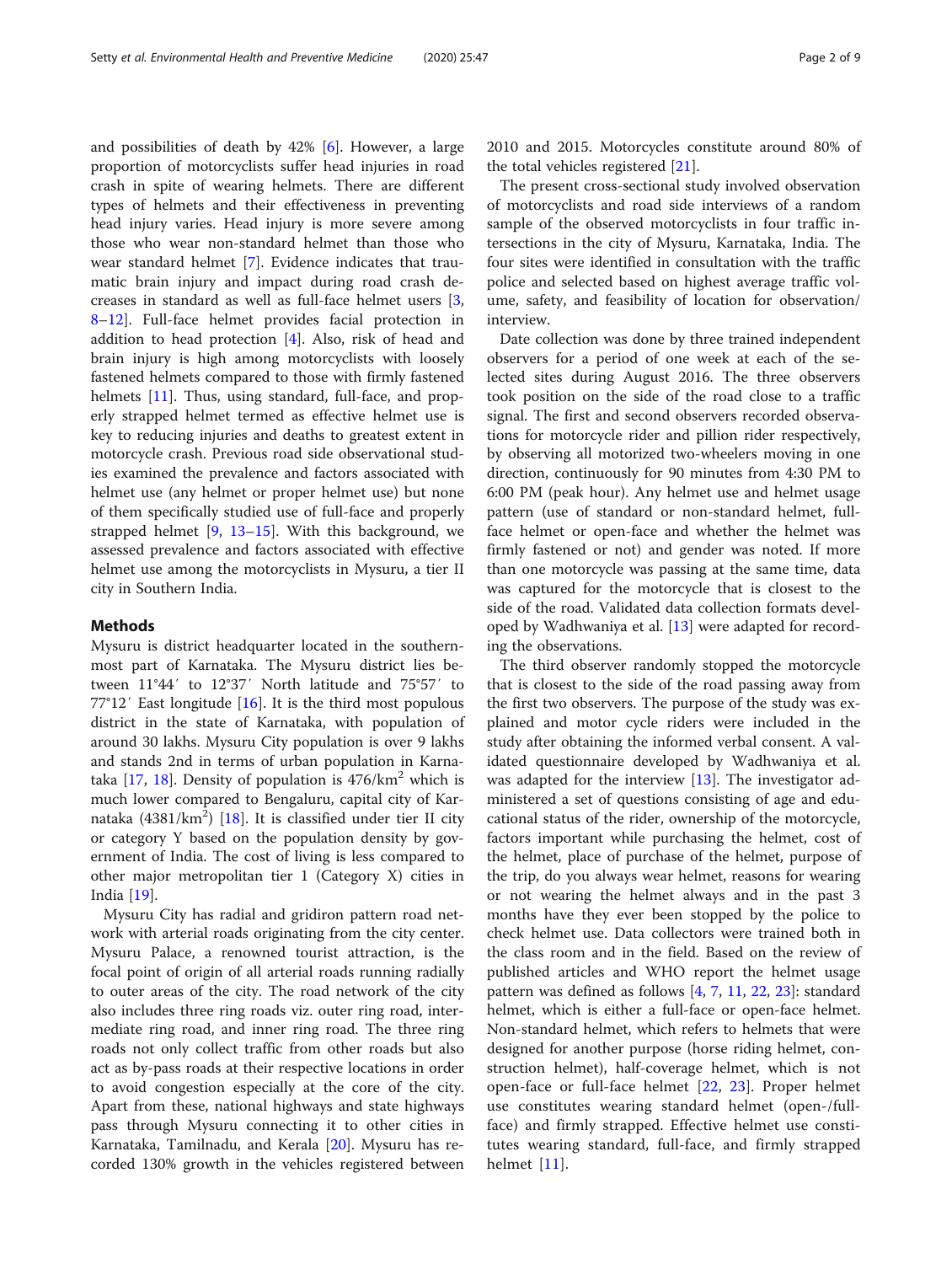The project proposal was submitted and approval was obtained from the Institution Ethics Review Board (IERB) of Mysore Medical College and Research Institute (MMC and RI), Mysuru in the state of Karnataka, India. Permission was also obtained from Mysuru City traffic police.

Data was entered into Microsoft excel sheet and analysed using SPSS version 23.0. Over a period of 4 weeks, 2134 motorcycle riders and 1365 pillion riders were observed. Among the motorcycle riders observed, 129 were interviewed. Prevalence of any helmet use, standard, fullface, proper, and effective helmet use per 100 motorcyclists was calculated. Specific prevalence rates provided for rider, pillion rider, male, and female. Person-minutes of observation was calculated as number of observers × minutes of observation  $\times$  number of days of observation. Single observer observed the motorcycle riders for 90 min every day for 28 days giving rise to 2520 person minutes of observation. This served as denominator for calculating the helmet use for riders and pillion riders. While calculating the same indicators for total motorcyclists (riders + pillion riders), the denominator used was 5040 person minutes of observation (2 observers  $\times$  90 min  $\times$  28 days). Similarly, violation of helmet use was expressed per 100 person-minutes of observation. Z test for difference between two proportions and chi-square test for categorical variables were calculated. Categorical variables which were found significant on chi-square test at 20% level (age, education status, purpose of the trip and in the past 3 months have you ever been stopped by police to check helmet use?) were included in the multivariate analysis. Multivariate analysis was done using stepwise forward (likelihood ratio) binary logistic regression method with level of significance set at 0.05.

#### Results

#### Prevalence and patterns of helmet use

Among the total motorcyclists ( $n = 3499$ ), only 28.1% were effective helmet users. Effective helmet use was significantly higher among motorcycle riders in comparison to pillion riders ( $p < 0.001$ ). Also, significantly higher proportion of riders were proper ( $p < 0.001$ ), full-face ( $p$  $<$  0.001), standard ( $p <$  0.001), and any helmet ( $p <$ 0.001) users as compared to the pillion riders (Table 1 and Fig. [1](#page-3-0)).

The effective helmet use among all the motorcyclists was 19.5 per 100 person-minutes of observation and among riders and pillion riders it was 29.2 and 9.8 per 100 person-minutes of observation respectively (Table [2\)](#page-3-0).

Violations of helmet use per 100 person-minutes of observation were also calculated. Among all motorcyclists, non-effective helmet use was 16.7/100 personminutes of observation and it was 21.5 and 12.0 per 100

Table 1 Distribution of riders and pillion riders based on helmet use

|                                                                 | Riders |     | Pillion riders Total<br>$(n = 2134)$ $(n = 1365)$ |      | $(n = 3499)$ |       | $p$ value <sup>a</sup>                     |  |
|-----------------------------------------------------------------|--------|-----|---------------------------------------------------|------|--------------|-------|--------------------------------------------|--|
|                                                                 | No.    | (%) | No.                                               | (% ) | No.          | (9/6) |                                            |  |
| Use per 100 riders or pillion riders observed                   |        |     |                                                   |      |              |       |                                            |  |
| Helmet use                                                      |        |     |                                                   |      |              |       | 1961 (91.9) 915 (67.0) 2876 (82.2) < 0.001 |  |
| Standard helmet use 1278 (59.9) 549 (40.2) 1827 (52.2) < 0.001  |        |     |                                                   |      |              |       |                                            |  |
| Full-face helmet use 1106 (51.8) 423 (31.0) 1529 (43.7) < 0.001 |        |     |                                                   |      |              |       |                                            |  |
| Proper helmet use                                               |        |     |                                                   |      |              |       | 880 (41.2) 354 (25.9) 1234 (35.3) < 0.001  |  |
| Effective helmet use 737 (34.5) 247 (18.1) 984                  |        |     |                                                   |      |              |       | (28.1) < 0.001                             |  |

Proper helmet use = those using standard helmet and firmly strapped Effective helmet use= those using standard, full-face helmet and firmly strapped

<sup>a</sup>Z test for difference between proportions

person-minutes of observation among riders and pillion riders respectively (Fig. [2\)](#page-4-0).

Majority of the motorcycle riders were males  $(n =$ 1462, 68.5%), whereas majority of pillion riders were females ( $n = 1008, 73.9\%$ ). All female riders were wearing any helmet while 88.2% male riders were found wearing any helmet. Significantly higher proportion of female riders were effective helmet (51.3%) users in contrast to male riders (26.8%) ( $p < 0.001$ ). Among the pillion riders, 70.5% of female and 57.1% of males were wearing any helmet ( $p < 0.001$ ). However, effective helmet use was significantly higher among male pillion riders ( $p <$ 0.001). On comparing the helmet usage pattern of female riders and pillion riders, significantly higher proportion of female motorcycle riders were effective helmet users as compared to female pillion riders ( $p <$ 0.001). On the other hand, male motorcycle riders and pillion riders did not show such significant difference in their helmet use (Table [3](#page-4-0)).

#### Characteristics of motorcycle riders interviewed

Among the 129 motorcycle riders interviewed, 63 (48.8%) were aged below 30 years, 43 (33.3%) were educated up to 12th or below, 65 (50.4%) were studying or completed bachelor's degree, and only 21 (16.3%) were studying or completed post-graduation; 76 (58.9%) were riding motorcycle of engine capacity above 100 CC, majority owned the motorcycle  $(n =$ 127, 98.4%) and 84 (65.1%) were traveling to/from work or school (Table [4](#page-5-0)). While purchasing the helmet motorcycle riders placed more importance on quality ( $n = 97, 75.2\%$ ) and certification ( $n = 52$ , 40.3%) over brand ( $n = 27, 20.9%$ ), style/look ( $n = 22$ , 17.1%), and comfort (n = 20, 15.5%). Of the 123 riders wearing helmet, certification sticker was observed in 75(58.1%) helmet, of which 73(97.3%) were authentic and 70 (56.9%) were wearing the helmet which cost rupees 500 or less (Table [4\)](#page-5-0). Majority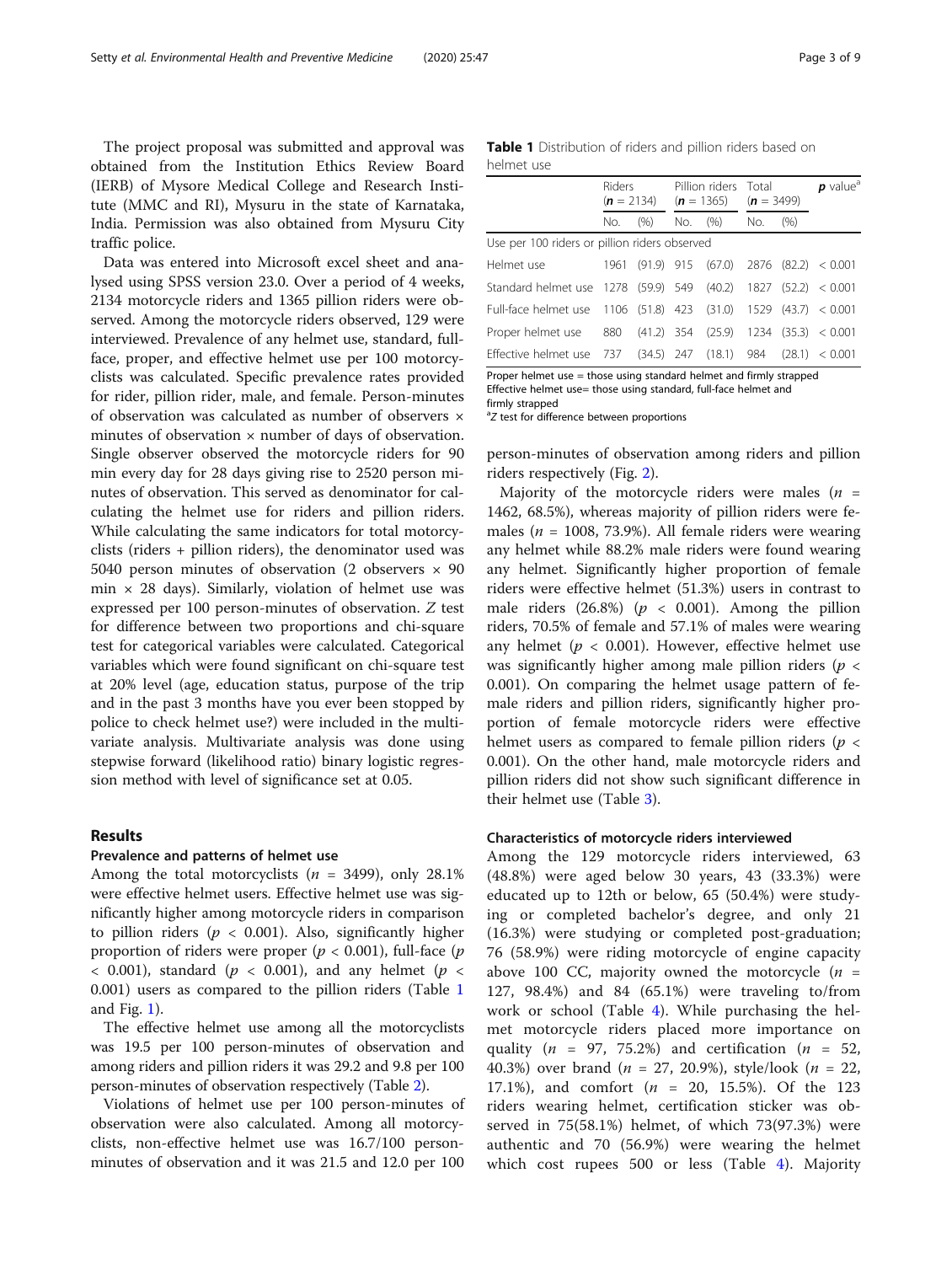<span id="page-3-0"></span>Setty et al. Environmental Health and Preventive Medicine (2020) 25:47 Page 4 of 9



Table 2 Helmet use per 100 person-minutes of observation

|                      | Riders <sup>a</sup> | Pillion riders <sup>a</sup> | Total <sup>b</sup> |
|----------------------|---------------------|-----------------------------|--------------------|
| Helmet use           | 77.8                | 36.3                        | 57.1               |
| Standard helmet use  | 50.7                | 21.8                        | 36.3               |
| Full-face helmet use | 43.9                | 16.8                        | 30.3               |
| Proper helmet use    | 34.9                | 14.0                        | 24.5               |
| Effective helmet use | 29.2                | 9.8                         | 19.5               |

Use per 100 person-minutes of observation = (Number of users  $\times$  100)/D D (Denominator) = Number of data collectors  $\times$  number of days  $\times$  (number of minutes/day)

<sup>a</sup>For Riders/Pillion riders =  $(1 \times 28 \times 90)$  = 2520 person-minutes of observation

<sup>b</sup>For total motorcyclists (riders + pillion) =  $(2 \times 28 \times 90)$  = 5040 personminutes of observation

Example for helmet use (riders) =  $1961 \times 100$  /2520=77.8 helmet users per 100 person-minutes of observation

purchased their helmet from a helmet-specific shop  $(n = 88, 71.6\%)$ , few purchased from shopping mall  $(n = 88, 71.6\%)$  $= 22, 17.9\%$  and street seller ( $n = 10, 8.1\%$ ), and rest borrowed helmet from someone ( $n = 3, 2.4\%$ ).

Out of the 129 motorcycle riders, 119 (92.2%) said that they always wear a helmet. The most common reason for wearing the helmet always was "it can save my life"  $(n = 103, 86.6\%).$  Each of the rest,  $8(6.7\%)$  said that they always wear helmet because police can fine them or it is required by the law. Among 10 (7.8%) respondents who answered they do not wear the helmet always reported that most often they forget to wear  $(n = 8, 80.0\%)$  or they consider themselves to be a highly skilled driver  $(n)$  $= 1, 10.0\%$ ) or it is uncomfortable to wear the helmet (*n* = 1, 10.0%). Only 26 (20.2%) motorcycle riders were ever stopped by the police to check helmet use in the past 3 months (Table [4\)](#page-5-0).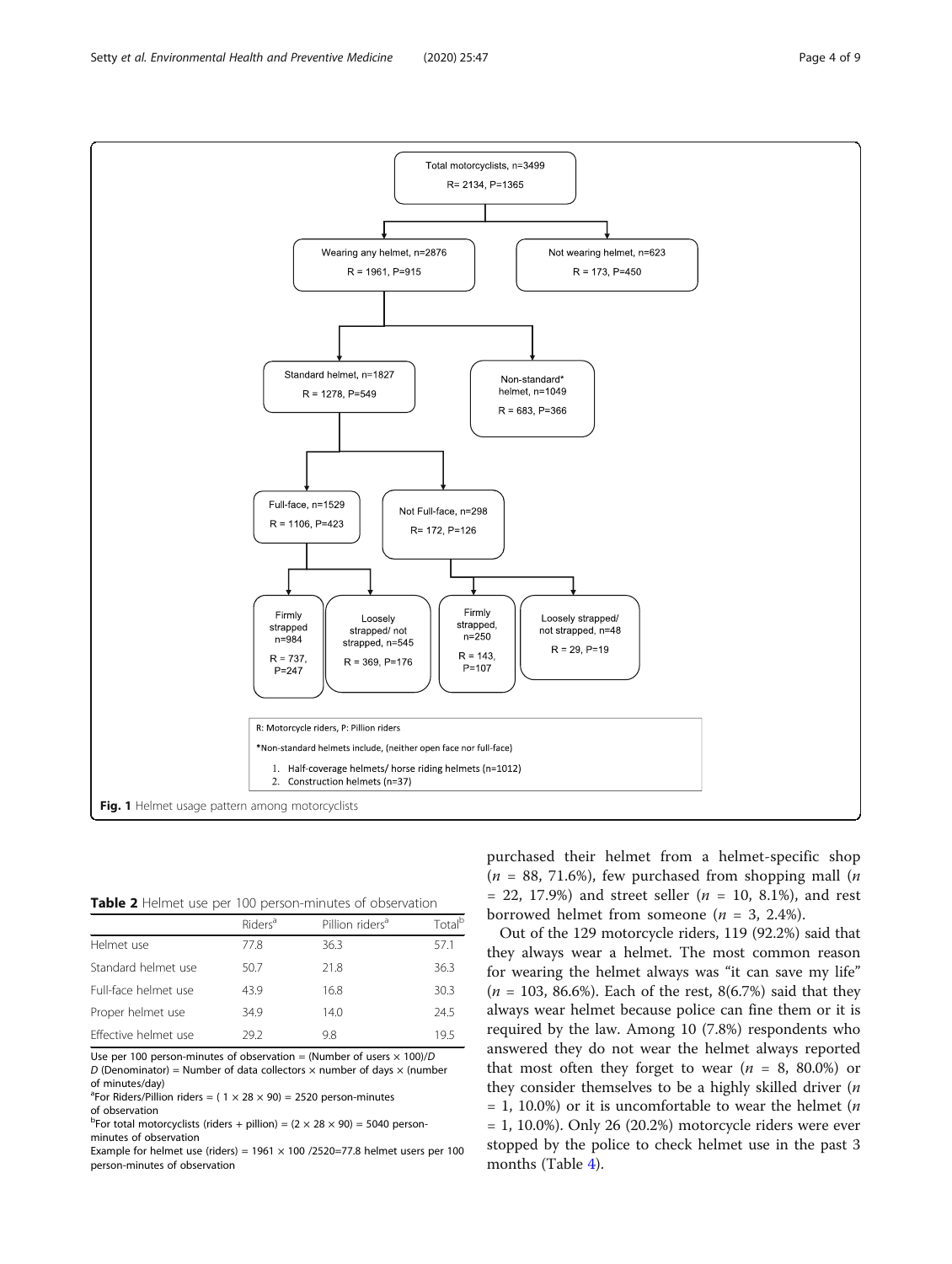<span id="page-4-0"></span>

#### Factors affecting effective helmet use

Of the 129 motorcycle riders, 31 (24.0%) were effective helmet users. On univariate analysis age  $(p =$ 0.016), purpose of the trip ( $p = 0.003$ ), education status ( $p = 0.157$ ), and being ever stopped by the police in the past 3 months ( $p = 0.158$ ) were factors affecting effective helmet use at  $p < 0.20$  level  $(Table 4)$  $(Table 4)$ .

The explanatory variables which were found significant on univariate analysis at 20% level were included in multivariate analysis. After controlling for other covariates motorcycle riders who were travelling to/from the work or school had 8.3 odds (95% CI 2.3–30.5) of wearing the helmet effectively compared to those travelling to/from leisure activities or travelling for pleasure. Those riders who were ever stopped by the police to check helmet use in the past 3 months had 4.4 odds (95% CI 1.4–14.1) of effective helmet use as compared to those who were not stopped so (Table [5\)](#page-5-0).

### **Discussion**

The effective helmet use in the present study among the motorcyclists (both rider and pillion rider) was 28.1%. We assessed effective helmet use as evidence indicates that chin area would see high impact in event of road crash and full-face helmet provides highest protection compared to open-/half-face helmet [\[8](#page-7-0), [10,](#page-7-0) [11](#page-7-0)]. Effectiveness is better when the helmet strap is properly fastened [\[11\]](#page-7-0). Any deviation from this leads to lower protection and increased risk and severity of head injury [[11\]](#page-7-0). Earlier road side observational studies assessed any helmet, standard, full-face, and proper helmet use [[12](#page-7-0)– [14,](#page-7-0) [22](#page-8-0)–[24](#page-8-0)]. None of the studies specifically measured the prevalence of effective helmet use (standard, full-face and firmly fastened). However, in a hospital-based casecontrol study on motorcycle crash injury victims in Taiwan the use of full-face, firmly fastened helmet was found to be 8.7% [\[11\]](#page-7-0).

The use of any helmet was reported to be nearly 90% and above after the introduction of helmet law in

Table 3 Distribution of riders and pillion riders based on helmet use and sex

|                      | Riders ( $N = 2134$ ) |        |                        | Pillion riders ( $N = 1365$ ) |                      |        |                         | $p$ value <sup>d</sup> |         |         |         |         |
|----------------------|-----------------------|--------|------------------------|-------------------------------|----------------------|--------|-------------------------|------------------------|---------|---------|---------|---------|
|                      | Male (a) $(n = 1462)$ |        | Female (b) $(n = 672)$ |                               | Male (c) $(n = 357)$ |        | Female (d) $(n = 1008)$ |                        | avsb    | cvsd    | a vs c  | b vs d  |
|                      | No.                   | (% )   | No.                    | $(\% )$                       | No.                  | (% )   | No.                     | (% )                   |         |         |         |         |
| Helmet use           | 1289                  | (88.2) | 672                    | (100.0)                       | 204                  | (57.1) | 711                     | (70.5)                 | < 0.001 | < 0.001 | < 0.001 | < 0.001 |
| Standard helmet use  | 765                   | (52.3) | 513                    | (76.3)                        | 177                  | (49.6) | 372                     | (36.9)                 | < 0.001 | < 0.001 | 0.352   | < 0.001 |
| Full-face helmet use | 720                   | (49.3) | 386                    | (57.4)                        | 167                  | (46.8) | 256                     | (25.4)                 | < 0.001 | < 0.001 | 0.401   | < 0.001 |
| Proper helmet use    | 418                   | (28.6) | 462                    | (68.8)                        | 115                  | (32.2) | 239                     | (23.7)                 | < 0.001 | 0.002   | 0.177   | < 0.001 |
| Effective helmet use | 392                   | (26.8) | 345                    | (51.3)                        | 109                  | (30.5) | 138                     | (13.7)                 | < 0.001 | < 0.001 | 0.159   | < 0.001 |

<sup>a</sup>Z test for difference between two proportions, vs versus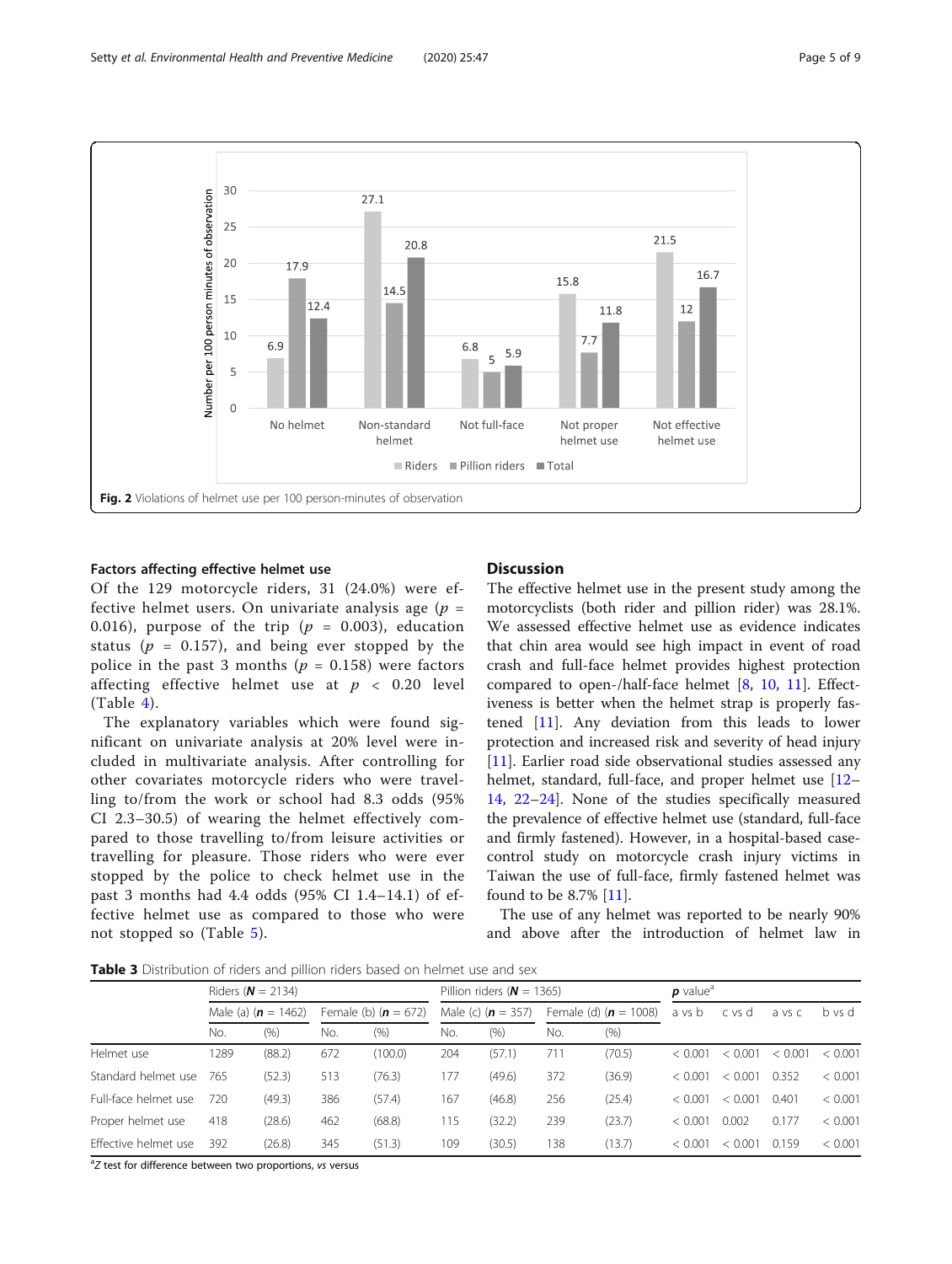|                                                                                             |                | Effective helmet use (riders) |     |                        |     |         |                        |  |
|---------------------------------------------------------------------------------------------|----------------|-------------------------------|-----|------------------------|-----|---------|------------------------|--|
|                                                                                             | Yes $(n = 31)$ |                               |     | No $(n = 98)$<br>Total |     |         | $p$ value <sup>a</sup> |  |
|                                                                                             | No.            | (% )                          | No. | (% )                   | No. | (% )    |                        |  |
| Age $(n = 129)$                                                                             |                |                               |     |                        |     |         |                        |  |
| $<$ 30 years                                                                                | 21             | (33.3)                        | 42  | (66.7)                 | 63  | (100.0) | 0.016                  |  |
| $\geq$ 30 years                                                                             | 10             | (15.2)                        | 56  | (84.8)                 | 66  | (100.0) |                        |  |
| Education status ( $n = 129$ )                                                              |                |                               |     |                        |     |         |                        |  |
| $\leq 12th$                                                                                 | $\overline{7}$ | (16.3)                        | 36  | (83.7)                 | 43  | (100.0) | 0.157                  |  |
| Bachelor's degree<br>(Studying/completed)                                                   | 16             | (24.6)                        | 49  | (75.4)                 | 65  | (100.0) |                        |  |
| Post-graduation<br>(Studying/completed)                                                     | 8              | (38.1)                        | 13  | (61.9)                 | 21  | (100.0) |                        |  |
| Cost of helmet ( $n = 123$ )                                                                |                |                               |     |                        |     |         |                        |  |
| $\leq$ 500 INR ( $\leq$ US \$7.5)                                                           | 17             | (24.3)                        | 53  | (75.7)                 | 70  | (100.0) | 0.788                  |  |
| $>$ 500 INR ( $>$ US \$7.5)                                                                 | 14             | (26.4)                        | 39  | (73.6)                 | 53  | (100.0) |                        |  |
| Engine capacity (Cc) ( $n = 129$ )                                                          |                |                               |     |                        |     |         |                        |  |
| $\leq 100$                                                                                  | 13             | (24.5)                        | 40  | (75.5)                 | 53  | (100.0) | 0.912                  |  |
| >100                                                                                        | 18             | (23.7)                        | 58  | (76.3)                 | 76  | (100.0) |                        |  |
| Purpose of the trip ( $n = 129$ )                                                           |                |                               |     |                        |     |         |                        |  |
| Travel to/from<br>School/work                                                               | 27             | (32.1)                        | 57  | (67.9)                 | 84  | (100.0) | 0.003                  |  |
| Travel to/from leisure<br>Activities/pleasure                                               | $\overline{4}$ | (8.9)                         | 41  | (91.1)                 | 45  | (100.0) |                        |  |
| Do you always wear a helmet? ( $n = 129$ )                                                  |                |                               |     |                        |     |         |                        |  |
| Yes                                                                                         | 31             | (26.1)                        | 88  | (73.9)                 | 119 | (100.0) |                        |  |
| <b>No</b>                                                                                   | $\overline{0}$ | (0.0)                         | 10  | (100.0)                | 10  | (100.0) |                        |  |
| In the past 3 months, have you ever been stopped by police to check helmet use? ( $n=129$ ) |                |                               |     |                        |     |         |                        |  |
| Yes                                                                                         | 9              | (34.6)                        | 17  | (65.4)                 | 26  | (100.0) | 0.158                  |  |
| No                                                                                          | 22             | (21.4)                        | 81  | (78.6)                 | 103 | (100.0) |                        |  |

<span id="page-5-0"></span>**Table 4** Characteristics of motorcycle riders interviewed ( $n = 129$ ) and effective helmet use

INR Indian Rupees

Figures in parenthesis are row wise percentages

<sup>a</sup>Chi-square

California, Taiwan, and Italy [\[12](#page-7-0), [25,](#page-8-0) [26](#page-8-0)]. Another study reported 88% helmet use in the states with universal helmet law [\[27](#page-8-0)]. On the similar lines, there is a positive tendency of wearing any helmets as seen in 82% of the motorcyclists observed in this study. However, the use of standard (52.2%), full-face (43.7%), and proper helmet (35.3%) was low. Nevertheless, the use of any helmet, standard, and proper helmet was higher compared to other studies done in India and abroad [\[11](#page-7-0), [14](#page-7-0), [22](#page-8-0), [23](#page-8-0), [28,](#page-8-0) [29\]](#page-8-0). With strict enforcement of helmet law, there

**Table 5** Binary logistic regression analysis—forward step wise [LR] method<sup>a</sup>

|                                               | Unadjusted OR [95% CI]                                                          | Adjusted OR [95%CI] | $p$ value |  |  |  |  |
|-----------------------------------------------|---------------------------------------------------------------------------------|---------------------|-----------|--|--|--|--|
| Purpose of the trip                           |                                                                                 |                     |           |  |  |  |  |
| Travel to/from<br>School/work                 | 4.9 [1.6 to 14.9]                                                               | 8.3 [2.3 to 30.5]   | 0.001     |  |  |  |  |
| Travel to/from leisure<br>Activities/pleasure | Reference                                                                       | Reference           |           |  |  |  |  |
|                                               | In the past 3 months, have you ever been stopped by police to check helmet use? |                     |           |  |  |  |  |
| Yes                                           | 1.9 [0.8 to 4.9]                                                                | 4.4 [1.4 to 14.1]   | 0.013     |  |  |  |  |
| No                                            | Reference                                                                       | Reference           |           |  |  |  |  |

<sup>a</sup>Age and education status were the other variables included in the regression analysis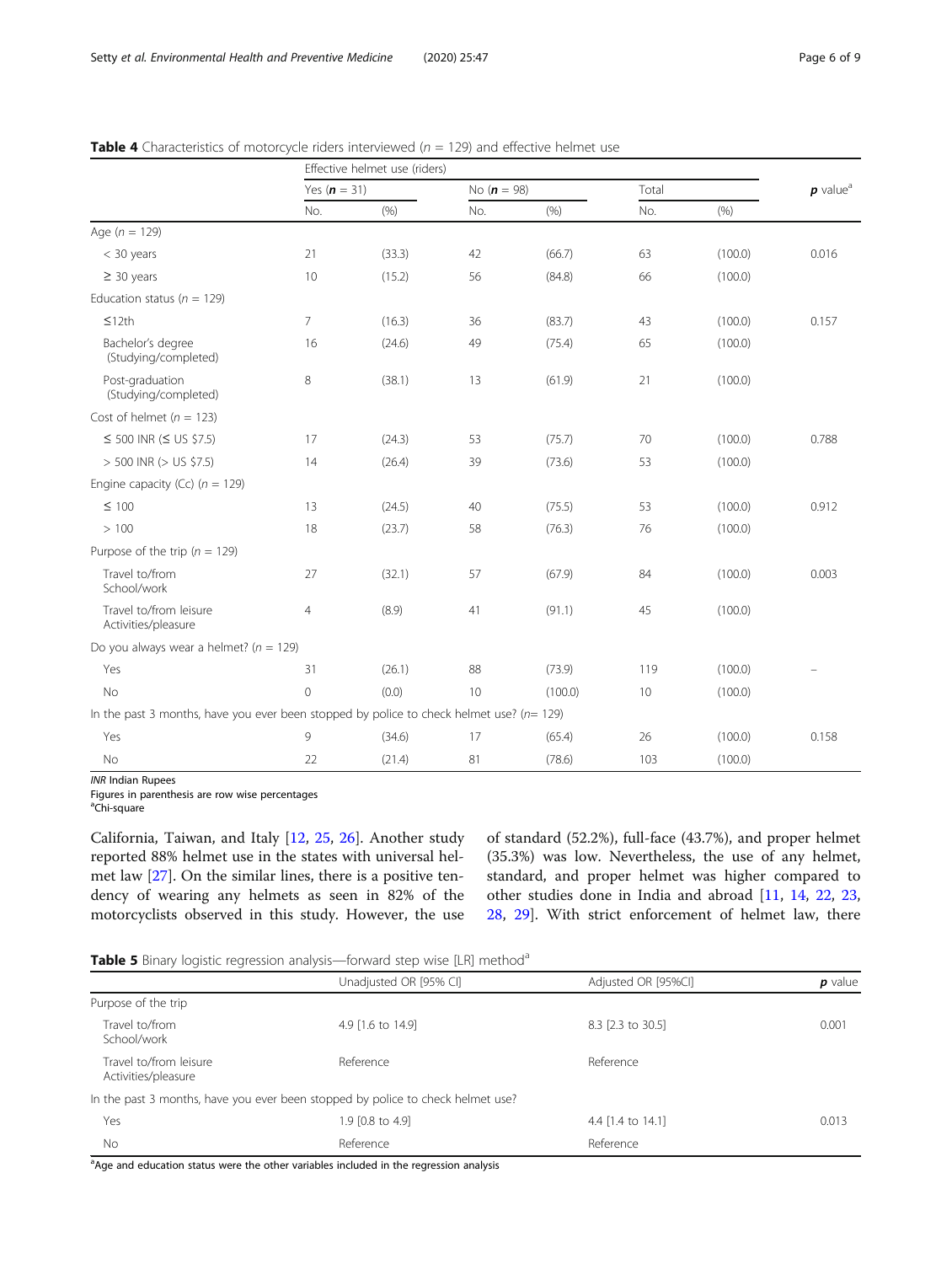may be increase in the helmet use; however, large number of motorcyclists may wear non-standard helmet or wear them improperly [\[28\]](#page-8-0).

The low prevalence of effective helmet use may be due to lack of awareness of protective efficacy of different helmet types and proper fastening of strap even though motorcyclists were aware of life saving potential of helmets [\[13](#page-7-0)]. There are motorcyclists who habitually do not strap and another set who wear helmets only to please the traffic police and avoid the penalty. The latter group tend to remove the helmet when they move out of eyes of traffic police [[30,](#page-8-0) [31\]](#page-8-0).

Over 50% of participants spent INR 500 (US \$7.5) or less on helmet. Higher costs of standard and full-face helmets [\[23](#page-8-0)] prevents their use, though motorcyclists place importance on quality, certification [[13\]](#page-7-0), and brand of helmet while purchasing. People often tend to forget wearing helmet; however, those who are engaged in routine activity like commuting to work or school are more likely to wear one [[14,](#page-7-0) [23\]](#page-8-0) and wear it effectively. In this study, 20.2% of the riders were ever stopped by the police to check helmet use in the past 3 months which is nearly ten times higher compared to a study done in Hyderabad, India [\[13\]](#page-7-0). Infrequent check for helmet use by traffic police and slackness in the enforcement of helmet law results in low prevalence of helmet use [\[32](#page-8-0)] and also effective helmet use. Discomfort [[33\]](#page-8-0) and over confidence or unrealistic optimism [\[34](#page-8-0)] of motorcyclists are other factors that can affect effective helmet use. However, unrealistic optimism was not examined in this study. Few studies have reported age and education of motorcyclists as significant factors for proper helmet use [[13,](#page-7-0) [14,](#page-7-0) [23](#page-8-0)]. However, such association was not found in the present study.

Findings of this study indicate effective helmet use as well as other helmet use pattern was significantly lower among pillion riders. Evidence indicates lower prevalence of helmet as well as proper helmet use among pillion riders [[3,](#page-7-0) [13,](#page-7-0) [14\]](#page-7-0). But the reasons for low prevalence among them was not explored in this study.

The effective helmet use was significantly higher among female motorcycle riders. Studies report better compliance among females [\[14](#page-7-0), [23,](#page-8-0) [35](#page-8-0)]. However, as pillion riders, it was significantly lower among them similar to a study from Delhi [[36\]](#page-8-0). There was a significant change in the helmet use behavior of female motorcyclists as riders and pillion riders whereas male motorcyclists were consistent in their behavior whether as riders or pillion riders. Even though level of risk perception is same for both sex, women were more concerned about risk of road crash [[37](#page-8-0)] which justifies higher compliance. Such gender differences in helmet use needs to be further explored in future research studies.

Novel method was tried to estimate helmet use considering human effort in denominator as number of observers and the time spent by each of them, similar to indicator assessing mosquito density per man hour of catch used in mosquito surveys [\[38\]](#page-8-0). Estimating helmet use per person-minutes of observation can be considered as standardized indicator for such road side observation studies. It seems more meaningful when used to compare the helmet use rates across different time periods and geographical locations. With increase in helmet use, it can be used to estimate violations of helmet use. Further, various violations like seat belt and helmet violations and mobile phone use while driving can be combined and compared as density of traffic violations per 100 person-minutes/hours of observation.

Target 7 related to SDGs on road safety aims to increase proportion of motorcycle riders correctly using properly fastened standard helmets close to 100% by 2030 [\[1](#page-7-0)]. The enforcement level of motorcycle helmet law is 4 out of 10 points for India as per the Global status report on road safety 2018 [\[1](#page-7-0)]. Multipronged approach is needed to reach the target. At the government level as positive note Indian Motor vehicles act was amended in August 2019, increasing fine to 1000 rupees and disqualifying licence for a period of 3 months to those violating the rules [[39\]](#page-8-0). Strict and universal enforcement with emphasis on effective helmet use, stringent regulations prohibiting manufacture, and sale of non-standard helmets and government subsidies or social marketing initiatives for standard and full-face helmets are needed. Research into development of comfortable helmets to suit local weather conditions and cost reduction and quality control by the companies. Alarm systems in motorcycles and helmets to remind wearing helmets and fastening strap respectively, similar to seat belt alarm in four wheelers should be developed. To implement innovative behavior change communication strategies to public on safety potential of effective helmet use on mission mode, with special focus on pillion riders who account for 4.8–33% of two-wheeler deaths [\[3\]](#page-7-0) and frequent monitoring by the police. Finally, addressing gender discrimination through the existing women empowerment strategies and unrealistic optimism of motorcyclists emphasizing everyone on motorcycle are at risk of head injury and death may increase effective helmet use in future.

The study is not without limitations. Observations could not be recorded for the entire day and study may not be representative of all traffic intersections in Mysuru or other cities but may approximate helmet usage pattern during evening peak traffic flow as the observation period was nearly a month. Classification of standard helmet was based solely on structure of helmets as certification sticker could not be checked for all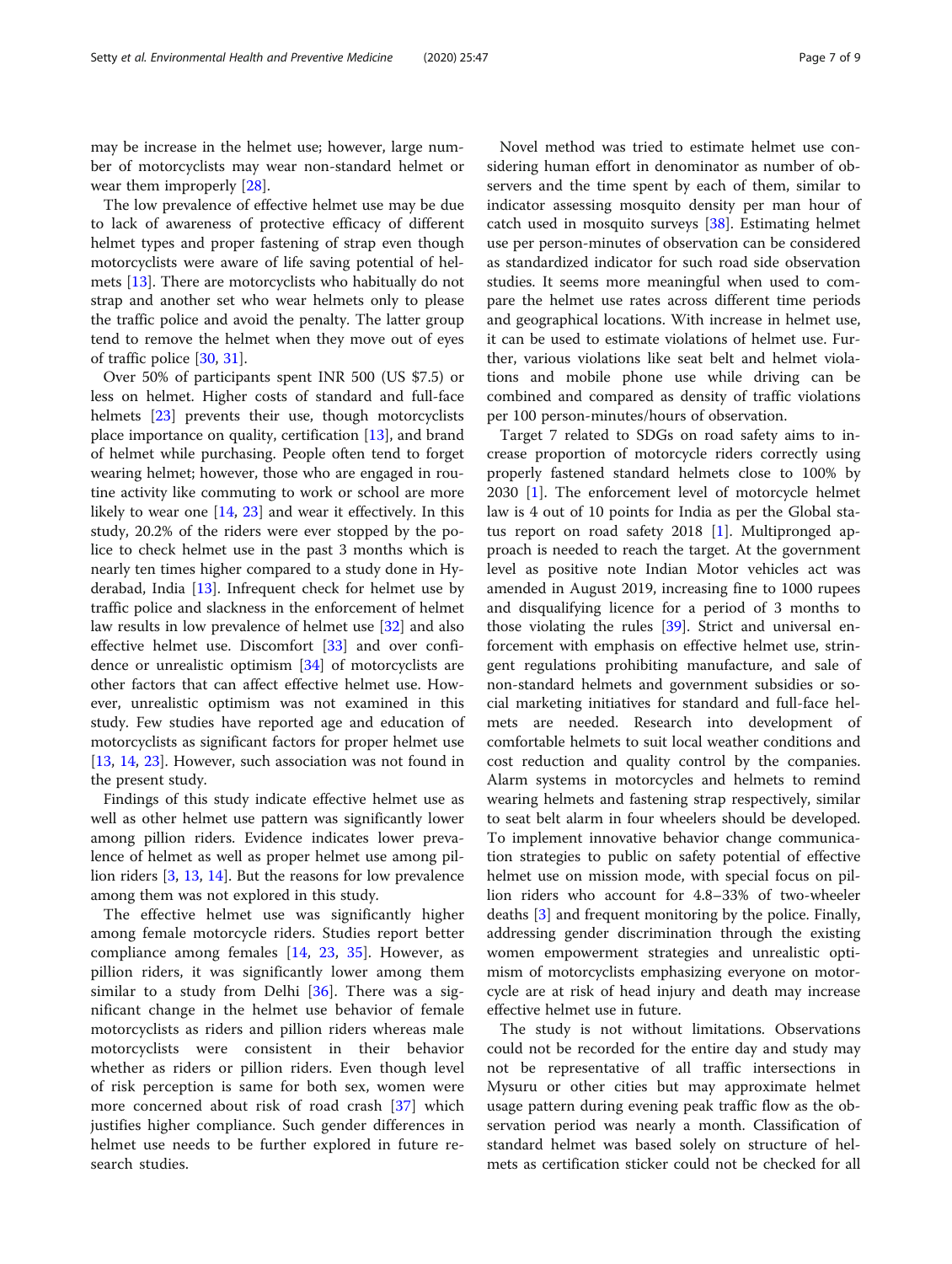<span id="page-7-0"></span>the helmets observed. This study was done near traffic intersections which is usually monitored by the traffic police. Hence, it can be overestimate of effective helmet use. The effective helmet use might be much lower in other areas which are not so monitored. Element of social desirability bias in self-reporting of helmet use cannot be ruled out. The road side interview was conducted only for motorcycle riders. Interviewing pillion riders may provide new insights into the factors associated with helmet use or non-use among them.

#### Conclusion

Our study indicates that effective helmet use in the Mysuru, a tier II city of southern India is very low and much lower among pillion riders. Effective helmet use was lower among male riders compared to female riders. However, this was reverse for pillion riders. Purpose of the trip and monitoring by the police are factors associated with effective helmet use. Behavior change communication strategies to be implemented addressing motorcyclists emphasizing on the uncertainties on the road. Hence, irrespective of purpose and distance travelled, every one taking out vehicle from home should wear full-face properly fastened helmet for maximum protection. It is also recommended to strengthen enforcement, increase accessibility and affordability of lowcost, high-quality, and comfortable standard full-face helmets to enhance effective helmet use in India.

#### Acknowledgements

Dr. Shivam Gupta, Associate Scientist, Department of International health, Johns Hopkins Bloomberg School of Public Health, Baltimore MD 21205, USA for permission to use the questionnaire and guidance and support; Mysuru City traffic police for permission, support, and cooperation to conduct the study; all the motorcyclists who consented to participate in the study; and Dr. Swathi. G and Dr. Varun C.R. former interns at Mysore Medical College and Research Institute, Mysuru, Karnataka, India, for assisting in data collection.

#### Authors' contributions

NKH, GMS, SMM, and MBA conceptualized and designed the study. NKH, SMM, and MBA collected the data. NKH and MBA entered the data. NKH, GMS, SMM, ADG, and SPP carried out statistical analyses and interpreted the data. NKH and ADG written the first draft. GMS, SMM, ADG, and SPP critically reviewed the draft for intellectual content and revised the manuscript. All the authors reviewed and approved the final draft.

#### Funding

Dr. Manasa B Anand (MBA) was awarded Indian Council of Medical Research (ICMR)-Short Term Studentship and received scholarship of INR 10,000/-. ICMR grants such studentship awards annually to motivate and promote research among medical students. ICMR-STS ID: 2016-00277. No other funding from any source was received for the study.

#### Availability of data and materials

The datasets during and/or analyzed during the current study available from the corresponding author on reasonable request.

#### Ethics approval and consent to participate

Institutional Ethics committee of Mysore Medical College and Research Institute, Mysuru, Karnataka, India, approved the study (letter dated: 23 July 2016). Informed verbal consent was obtained.

#### Consent for publication

Not applicable

#### Competing interests

The authors declare that they have no competing interests.

#### Author details

<sup>1</sup>Department of Community Medicine and Family Medicine, All India Institute of Medical Sciences (AIIMS), Basni phase 2, Jodhpur, Rajasthan 342005, India. <sup>2</sup>Department of Epidemiology, Centre for Public Health, National Institute of Mental Health & Neuro Sciences (NIMHANS), Bengaluru, Karnataka, India. <sup>3</sup>Mysore Medical College and Research Institute (MMCRI), Mysore, Karnataka, India.

#### Received: 27 May 2020 Accepted: 24 August 2020 Published online: 04 September 2020

#### References

- 1. Global status report on road safety 2018. Geneva: World Health Organization 2018. [https://www.who.int/publications-detail/global-status](https://www.who.int/publications-detail/global-status-report-on-road-safety-2018)[report-on-road-safety-2018.](https://www.who.int/publications-detail/global-status-report-on-road-safety-2018) (Accessed 5 Apr 2020).
- 2. Global status report on road safety 2015. Geneva: World Health Organization 2015. [www.who.int/violence\\_injury\\_prevention/road\\_safety\\_](http://www.who.int/violence_injury_prevention/road_safety_status/2015/en/) [status/2015/en/](http://www.who.int/violence_injury_prevention/road_safety_status/2015/en/). (Accessed 6 Apr 2020).
- 3. Gururaj G, Gautham MS. Advancing road safety in India-implementation is the key. Bengaluru: National Institute of Mental Health & Neuro Sciences; 2017.
- 4. Helmets: a road safety manual for decision-makers and practitioners. Geneva: World Health Organization 2006. [https://www.who.int/publications](https://www.who.int/publications-detail/helmets-a-road-safety-manual-for-decision-makers-and-practitioners)[detail/helmets-a-road-safety-manual-for-decision-makers-and-practitioners.](https://www.who.int/publications-detail/helmets-a-road-safety-manual-for-decision-makers-and-practitioners) (Accessed 6 Apr 2020).
- 5. Road Transport Year Book (2016-17). New Delhi: transport research wing, Ministry of Road Transport and Highways. Govt. of India [https://morth.nic.in/](https://morth.nic.in/sites/default/files/Road%20Transport%20Year%20Book%202016-17.pdf) [sites/default/files/Road%20Transport%20Year%20Book%202016-17.pdf.](https://morth.nic.in/sites/default/files/Road%20Transport%20Year%20Book%202016-17.pdf) (Accessed 6 Apr 2020).
- 6. Liu BC, Ivers R, Norton R, et al. Helmets for preventing injury in motorcycle riders. Cochrane Database Syst Rev. 2008:CD004333. [https://doi.org/10.1002/](https://doi.org/10.1002/14651858.CD004333.pub3) [14651858.CD004333.pub3](https://doi.org/10.1002/14651858.CD004333.pub3).
- 7. Peek-Asa C, McArthur DL, Kraus JF. The prevalence of non-standard helmet use and head injuries among motorcycle riders. Accid Anal Prev. 1999;31: 229–33. [https://doi.org/10.1016/s0001-4575\(98\)00071-2.](https://doi.org/10.1016/s0001-4575(98)00071-2)
- 8. Richter M, Otte D, Lehmann U, et al. Head injury mechanisms in helmetprotected motorcyclists: prospective multicenter study. J Trauma. 2001;51: 949–58. <https://doi.org/10.1097/00005373-200111000-00021>.
- 9. Lam C, Wiratama BS, Chang W-H, et al. Effect of motorcycle helmet types on head injuries: evidence from eight level-I trauma centres in Taiwan. BMC Public Health. 2020;20:78. <https://doi.org/10.1186/s12889-020-8191-1>.
- 10. Otte D, Felton G. Distribution of impact locations on motorcycle helmets. In: Hough DL. Proficient Motorcycling: The Ultimate Guide to Riding Well. Irvine, California: BowTie Press 2000. [https://epdf.pub/proficient](https://epdf.pub/proficient-motorcycling-the-ultimate-guide-to-riding-well.html)[motorcycling-the-ultimate-guide-to-riding-well.html](https://epdf.pub/proficient-motorcycling-the-ultimate-guide-to-riding-well.html). (Accessed 4 Apr 2020).
- 11. Yu W-Y, Chen C-Y, Chiu W-T, et al. Effectiveness of different types of motorcycle helmets and effects of their improper use on head injuries. Int J Epidemiol. 2011;40:794–803. <https://doi.org/10.1093/ije/dyr040>.
- 12. Chiu WT, Kuo CY, Hung CC, et al. The effect of the Taiwan motorcycle helmet use law on head injuries. Am J Public Health. 2000;90:793–6.
- 13. Wadhwaniya S, Gupta S, Tetali S, et al. The validity of self-reported helmet use among motorcyclists in India. WHO South-East Asia J Public Health. 2015;4:38–44. [https://doi.org/10.4103/2224-3151.206619.](https://doi.org/10.4103/2224-3151.206619)
- 14. Wadhwaniya S, Gupta S, Mitra S, et al. A comparison of observed and selfreported helmet use and associated factors among motorcyclists in Hyderabad city, India. Public Health. 2017;144S:S62–9. [https://doi.org/10.](https://doi.org/10.1016/j.puhe.2016.11.025) [1016/j.puhe.2016.11.025.](https://doi.org/10.1016/j.puhe.2016.11.025)
- 15. Mathur AK, Gupta S, Bandhu A. A Baseline Study on Pattern of Helmet Use in the State of Rajasthan, India. J Health Manag. 2017;19:417–34. [https://doi.](https://doi.org/10.1177/0972063417717894) [org/10.1177/0972063417717894.](https://doi.org/10.1177/0972063417717894)
- 16. Census of India 2011, Karnataka. District Census Handbook: Mysore. Village and town directory. Bengaluru: Directorate of Census Operations, Karnataka. Ministry of Home affairs 2011. [https://censusindia.gov.in/2011census/dchb/2](https://censusindia.gov.in/2011census/dchb/2923_PART_A_DCHB_MYSORE.pdf) [923\\_PART\\_A\\_DCHB\\_MYSORE.pdf](https://censusindia.gov.in/2011census/dchb/2923_PART_A_DCHB_MYSORE.pdf). Accessed 4 Aug 2020.